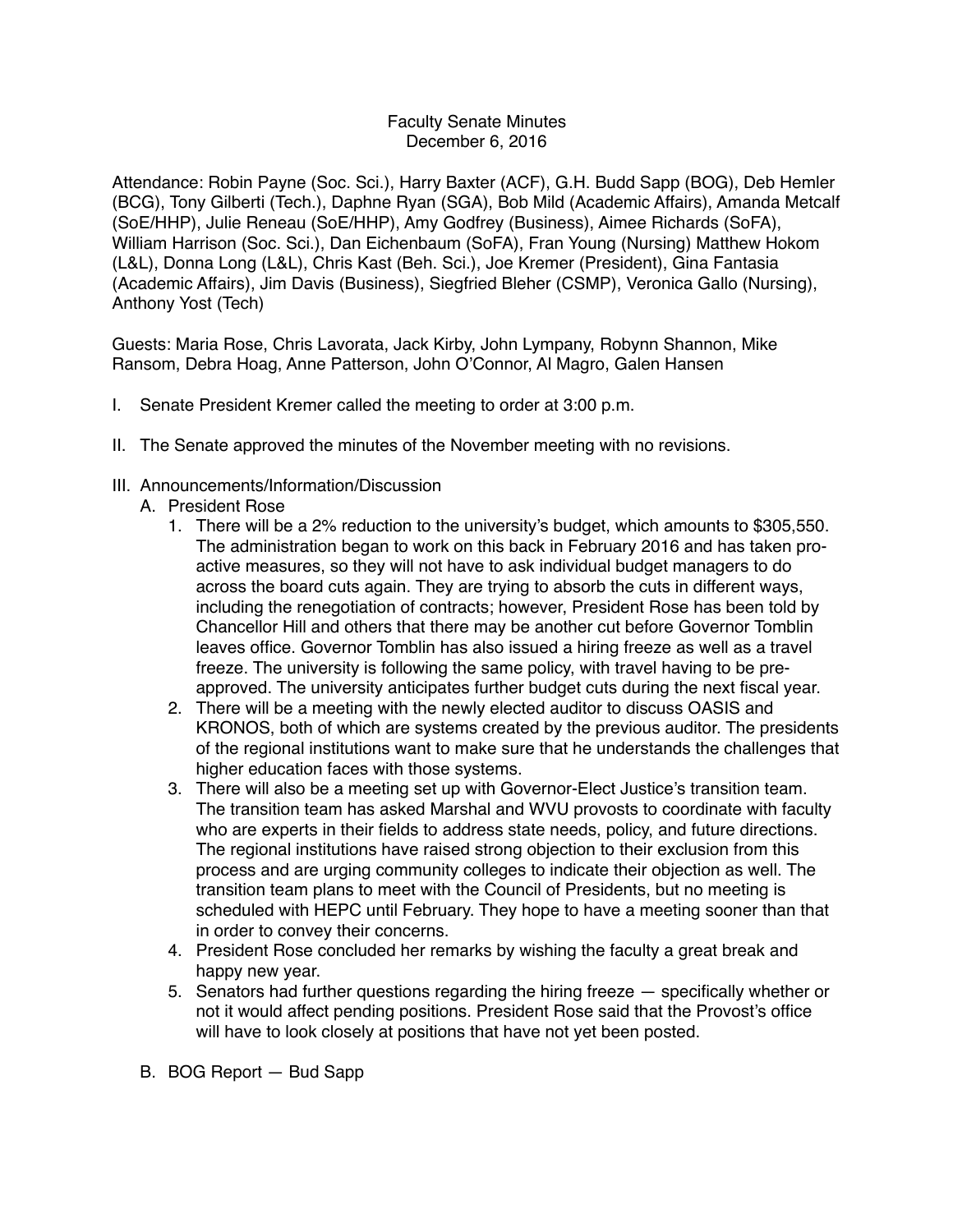- 1. Sapp sent the agenda book out on November 30. The time of the meeting has changed to 3:00 p.m.
- 2. There was discussion related to the eligibility requirements listed in the job posting for the president position. They post was approved with an "earned doctorate" requirement; however, there was some concern regarding the wording about faculty status and comparable experience. SomeBOG members were under the impression that an "earned doctorate" was preferred, not required. Sapp reiterated to the BOG that 110 faculty at FSU have earned doctorates, everyone on president's cabinet has an earned doctorate (with one ABD exception), and every president in state of WV has an earned doctorate. The earned doctorate was in fact moved forward as a requirement, but some BOG members are still taking issue with this. There have also been concerns that the post indicates that the president will report to HR. This is only evident in the internal posting, however, and is necessary because of how the post is set up in KRONOS. The president will report to the BOG, not HR.
- 3. The BOG has taken it under advisement to increase the number of faculty members on the search committee, but there were questions about whether or not this would require HEPC re-approval of the position. President Rose confirmed that this would be the case.
- 4. Senators asked if Sapp could summarize the argument being made against the earned doctorate requirement. Sapp noted that the main point was to prevent the parameters from being too narrow in order to open up the search to more potential candidates. In addition, in the job post prior to the search that resulted in the hiring of President Rose, the search committee required ten years experience as faculty. The BOG declined to continue this requirement and instead said that faculty experience was "preferred" as is experience in higher education administration. Sapp felt that they had already compromised on these two issues and should not compromise further regarding the earned doctorate requirement.
- 5. Senators also asked about the HEPC requirement to disseminate the announcement amongst the BOG's constituents before posting it. There was confusion as to whether or not this policy had been properly followed, but Sapp confirmed that it was on the public agenda prior to HEPC approval.
- C. ACF Report Harry Baxter
	- 1. Baxter attended the PEIA public hearing on Tuesday Nov. 15 in Morgantown There were very few people there and a similar trend was observed at the other hearings. With the understanding that the Finance Board has to balance the budget, Baxter made the case at the hearing that the issue needs to be brought to the legislature to compel them to fund PEIA, which would enable Finance Board to reduce the benefits cuts they would have to make. Baxter shared that in his remarks at the hearing, he argued that it would be better to raise premiums than to cut benefits because reduction of benefits undermines those who are sick unfairly. Raising the premiums would mean that the burden was shared more fairly and may prevent benefits reductions from rendering PEIA insurance ineffective.
		- a) In a follow-up discussion, Senators asked for clarification as to whether or not Baxter made these remarks as the university's ACF representative or as an individual employee. He noted that he did identify himself as a professor at FSU as well as FSU's ACF representative. Senators indicated that that it should be clear, however, that his views do not necessarily reflect those of the FSU faculty as a body.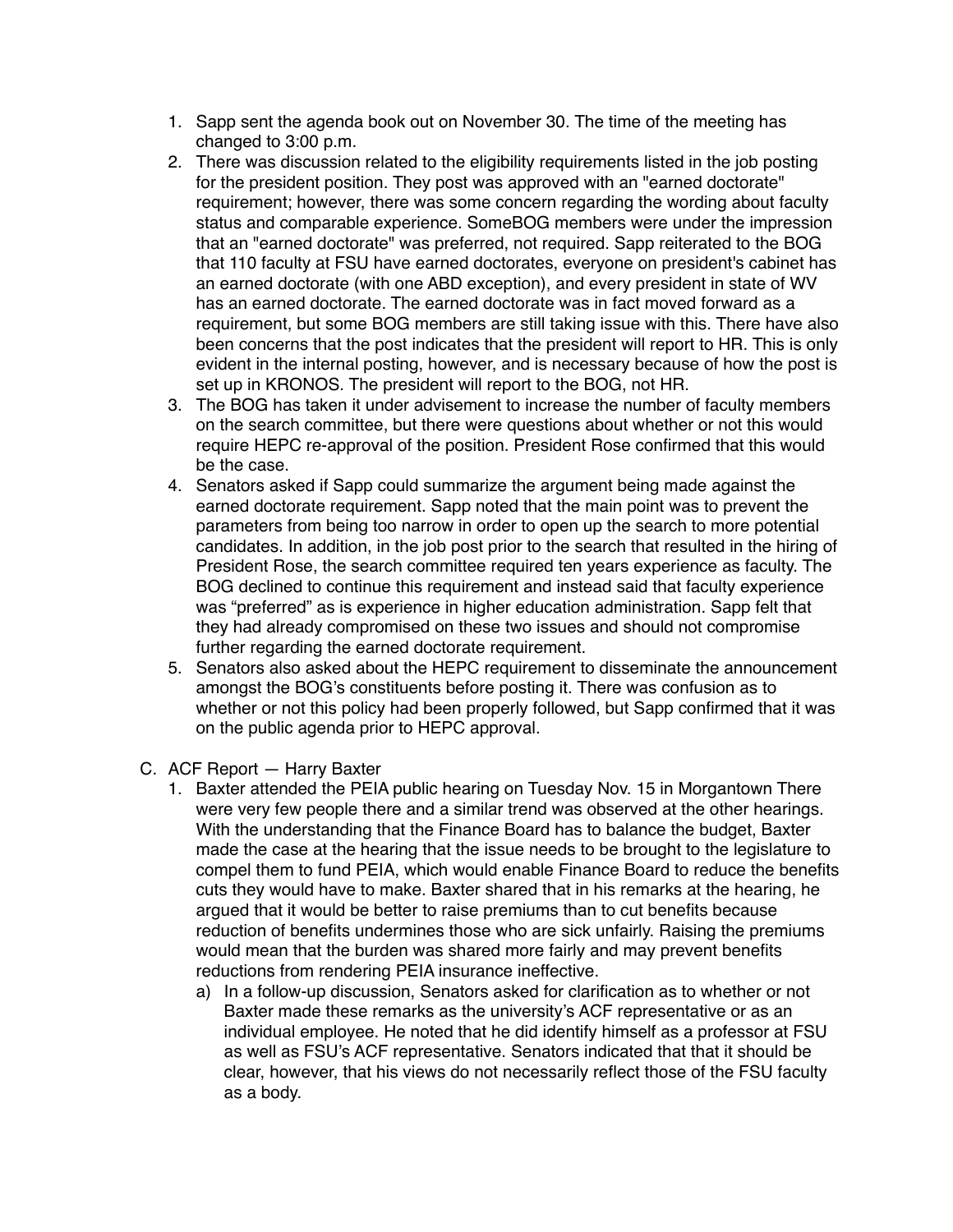- 2. Baxter has has spoken with Delegate Caputo and Delegate Longstreth regarding the university's legislative event, scheduled for January 26 from 4:00-6:00 p.m. They have both agreed to the "speed networking" format discussed previously. Baxter will circulate an email to all employees with information regarding the event.
- 3. During further discussion, senators asked if Baxter felt that the PEIA board has a good understanding of the circumstances people are facing. Baxter noted that at past hearings, only a fraction of the nine PEIA board members were present. At this most recent hearing, however, six members were physically present with the rest participating by phone. In addition, they recorded the hearing. Baxter felt that this indicates that they are listening and willing to hear their constituents. In light of this, senators asked if it would be worthwhile to have some sort of collective statement. This issue has previously been deferred to the Faculty Welfare Committee, but they have not yet discussed it.
- D. SGA Report Daphne Ryan
	- 1. The end-of-year celebration for December graduates went well, with more than 70 graduates attending.
	- 2. The senior project has had its ground breaking ceremony and SGA is circulating instructions for how to purchase a brick.

## IV. Unfinished Business

- A. Major Business
	- 1. Curriculum Proposal #16-17-01 Nursing General Studies
	- 2. Curriculum Proposal #16-17-02 Rev 1 Math Support & Course Renumbering
	- 3. Curriculum Proposal #16-17-03 Math Support Simplification
	- 4. Curriculum Proposal #16-17-04 Rev 1 Introduction to Folk Music
	- 5. All of the above referenced curriculum proposals were before the Senate for their second reading. A motion was made and approved to consider them as a group.
		- a) During discussion, senators asked if the Math program would please circulate clear directions for advising purposes regarding their curriculum changes.
		- b) All four curriculum proposals were passed for second reading.

## V. New Business

- A. Minor Business
	- 1. Fall 2017 Schedule and Faculty Development Days
		- a) Faculty have raised concerns regarding the early start date for the Fall 2017 semester. The start date falls outside of the faculty contract, which technically begins on August 15.
		- b) This issue has been raised by the Senate in the past, but new concerns brought to light again by new hires, who have been told that faculty are paid for this time in arrears.
		- c) Provost Lavorata noted that the administration has already cut three days from Faculty Development Week. When asked why we continue to begin so early, Lavorata explained that we have just been copying the schedule from year to year. In addition, it is necessary to have a long break during the winter holidays to give Student Services adequate time to process everything. The administration can look to the Fall 2018 schedule, however, to see if a change is possible. The start date can be changed so long as the university provides the required number of instructional hours.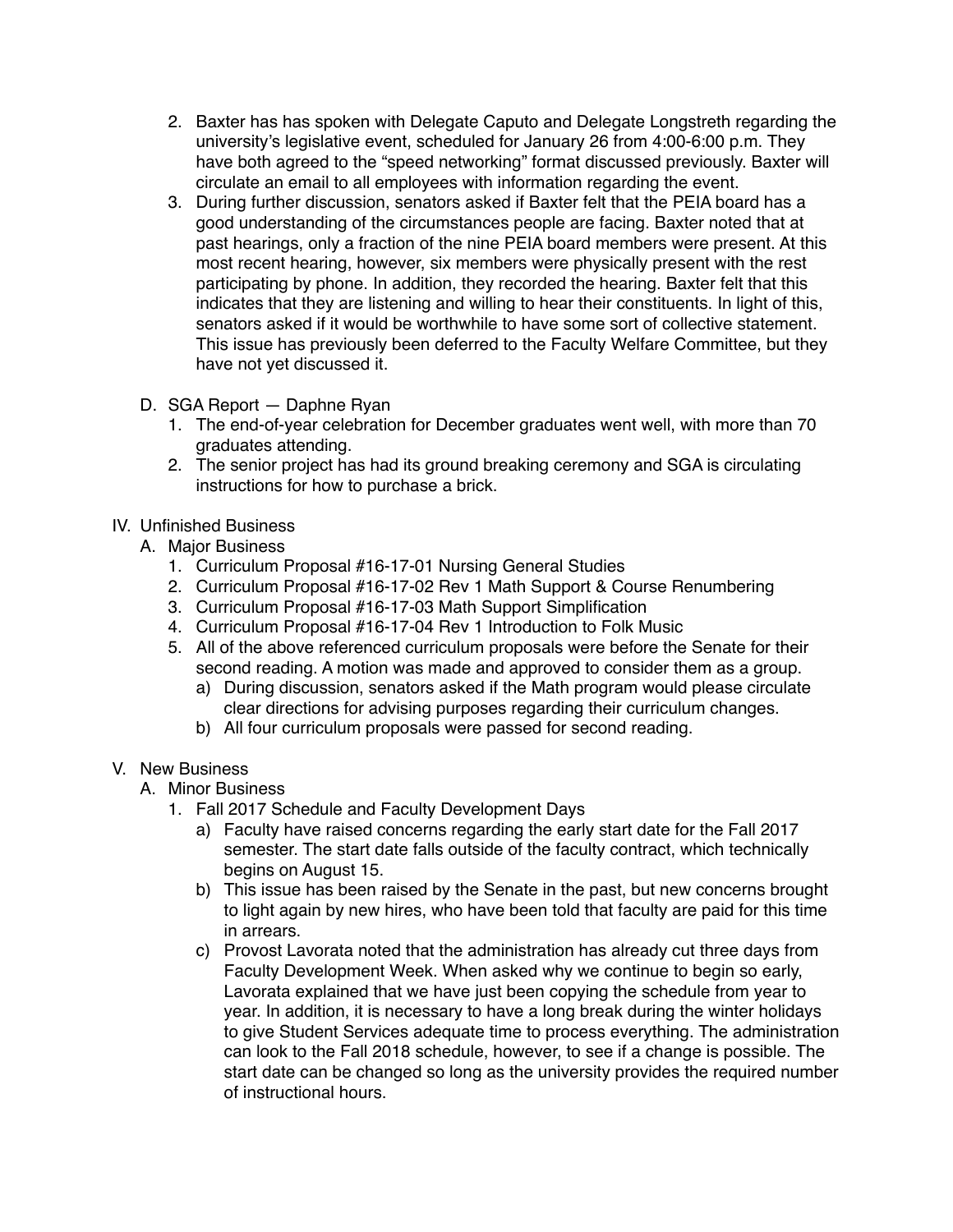- (1) In response to this discussion, the question of whether or not faculty have been shorted any pay with the transition to the 26 pay period. Steve Roof has made a spread sheet and is working with HR to determine if there is a discrepancy.
- B. Presidential Search -- Ad Hoc Committee Proposal
	- 1. Senate President Kremer reported on a productive meeting the Executive Committee had with Dixie Yann. The Executive Committee stressed the importance of hiring a president who understands faculty experience. Budd Sapp, the faculty representative to the BOG, and Rachel Ball, the student representative, have also stressed the importance of this criteria. Yann seemed to agree and added that the BOG hopes to hire someone with a concrete vision for growth, who demonstrates creativity for building and creating programs, and who has knowledge of WV politics.
	- 2. In addition, Kremer received a faculty petition with 77 signatures calling for the inclusion of three additional faculty representatives on the search committee.
		- a) Kremer reported that Yann said that regardless of the search committee composition, the BOG still makes the final decision.
		- b) The Executive Committee had asked that faculty be given an opportunity to provide feedback that includes summary after all candidates have been on campus and that they requested that at least three, preferably four, candidates be brought to campus. Yann seemed amenable to both requests.
	- 3. In addition to the petition, Kremer stated that the Senate should also discuss the proposal to form an ad hoc committee sent out by Al Magro as well as a resolution outlining faculty preferences.
	- 4. After making the above remarks, Kremer opened discussion, but requested that senators participate more formally by raising their hands before speaking for the purpose of order. During the discussion, the following issues and questions were brought forward for discussion by a range of senators and guests in attendance at the meeting:
		- a) Donna Long, in consultation with Al Magro and Galen Hansen, have circulated a draft of a resolution that they would like the Senate to consider. There has been an effort to speak to as many faculty as possible in advance; however, they apologize if the tight timeline prevented them from reaching everybody. They believe that it is necessary to be as vocal as possible about faculty needs and desires during the search process as faculty will be dramatically affected by the outcome of the search.
			- (1) Their drafted resolution recognizes what the BOG has told us they are looking for and then follows up with points that they feel are necessary for leadership at FSU.
			- (2) Senators asked for clarification if the resolution asked for three additional faculty members only and not additional search committee members from other constituent groups. Long confirmed that yes, given the tight time frame, the main concern is having a voice for the faculty.
				- (a) Other senators noted that it would be up to the BOG and/or the other constituent groups (namely SGA and staff) whether they would seek additional representation. The Senate's concern should focus on faculty interests.
		- b) Senator Amy Godfrey questioned the language in the resolution that seemed to indicate that applicants currently at the level of Dean be disqualified. Magro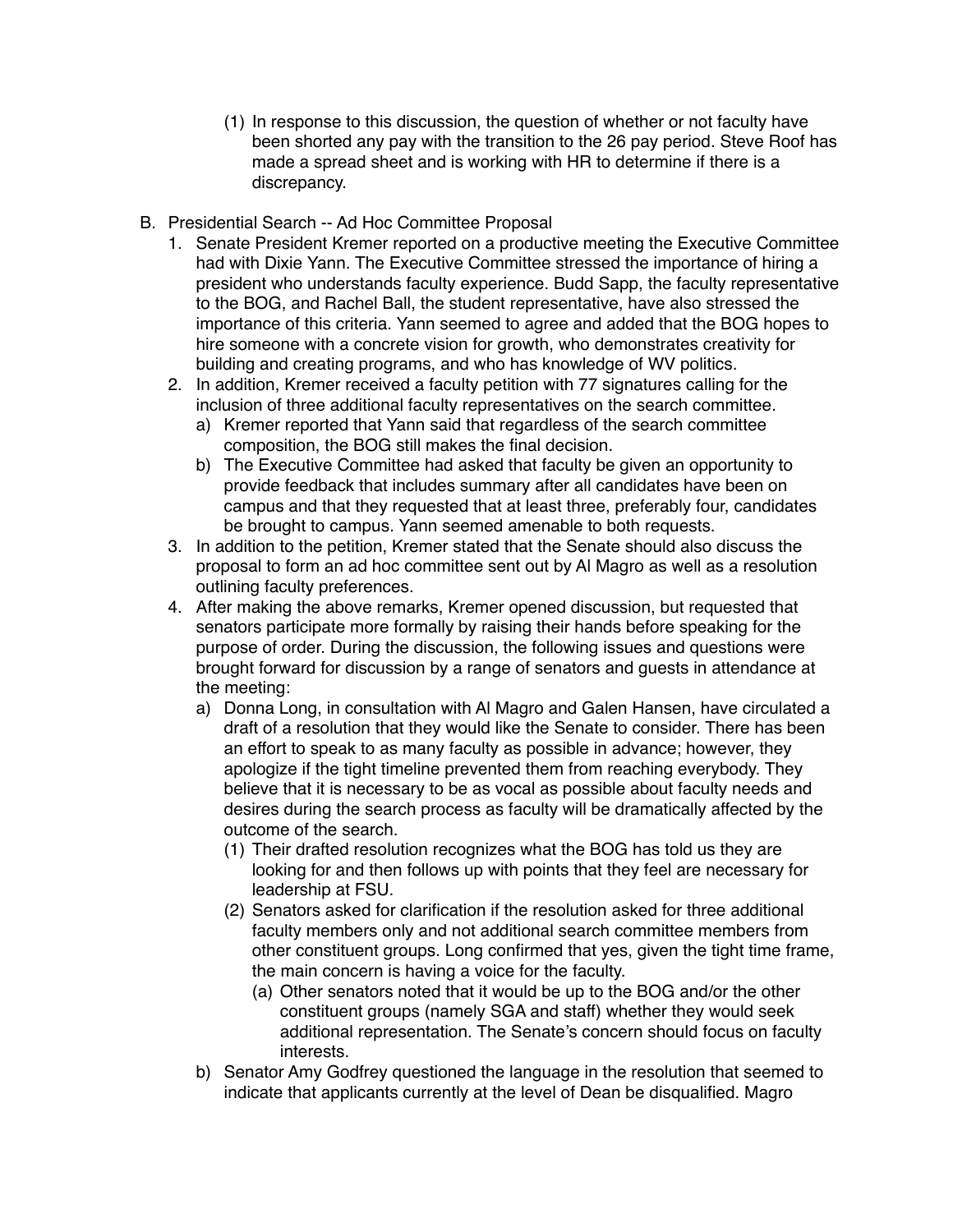explained that it merely reflected the beliefs of the drafters of the resolution that those who had risen higher in the ranks of academia would have more experience; however, the qualification was a preference more than a requirement. Long agreed that the language could be changed to reflect that.

- c) Galen Hansen noted that the role of the BOG is to recognize the needs of the faculty and that the faculty play a unique role in terms of the university's leadership. Therefore, faculty need to do what we can to help the BOG realize that the faculty best understand the academic mission of the university. There is also concern that the BOG is proceeding with the same process they used with the selection of President Rose. While that search yielded positive results for the university, the search was conducted under circumstances that were much different than those the university now faces. The university is no longer as focused on bridging divides as it is on growth. Thus, a different approach to the search seems warranted.
- d) Anne Patterson agreed regarding the special circumstances of the previous presidential search. In addition, she shared her knowledge that in previous searches, the BOG had made their selection prior to the deadline for the receipt of applications, which raises questions about whether or not the BOG was then prepared to adequately receive feedback from the broader community in their selection process. She also stressed that presidential search committees are, by nature large and messy, because they must include all stakeholders. She agrees with Hansen that the BOG must recognize that the president must serve different views and they must acknowledge all of those viewpoints in their decision. Many faculty are also concerned that the rushed timeline as well as the BOG's insistence that candidates should have knowledge WV politics suggest that the decision has already been made.
- e) Dan Eichenbaum shared that at the Executive Committee, Yann suggested that applications are due by December 18 and that the BOG planned to meet in January (the exact date was not yet determined) to conduct initial Skype interviews with the goal of inviting as many as four candidates to campus thereafter. That timeline does not yield much turn around time, especially for the faculty to provide feedback. Since the BOG has no obligation to heed faculty requests for more representation on the committee, it would seem that the best approach may be to lobby to have as many candidates as possible on campus and to heavily lobby for faculty preferences of those candidates.
- f) Gina Fantasia asked if Sapp knows more about the process the BOG plans to follow after narrowing down the pool of applicants. Sapp said that there are no set plans yet, but he does know that there will be opportunity for faculty, staff, students, and community members to provide input. He believes Dixie Yann will follow through with providing faculty with the opportunity to provide comprehensive feedback of all of the candidates.
- g) Sapp also urged caution when it comes to implying that the faculty need to "educate" the BOG on the needs of the university. This phrasing could potentially come across as condescending and create more divisions than it bridges.
- h) Anne Patterson asked where the position has been advertised. President Rose said that it has been widely distributed, including to places like [higheredjobs.com,](http://higheredjobs.com) the Chronicle of Higher Education, and Pittsburgh newspapers.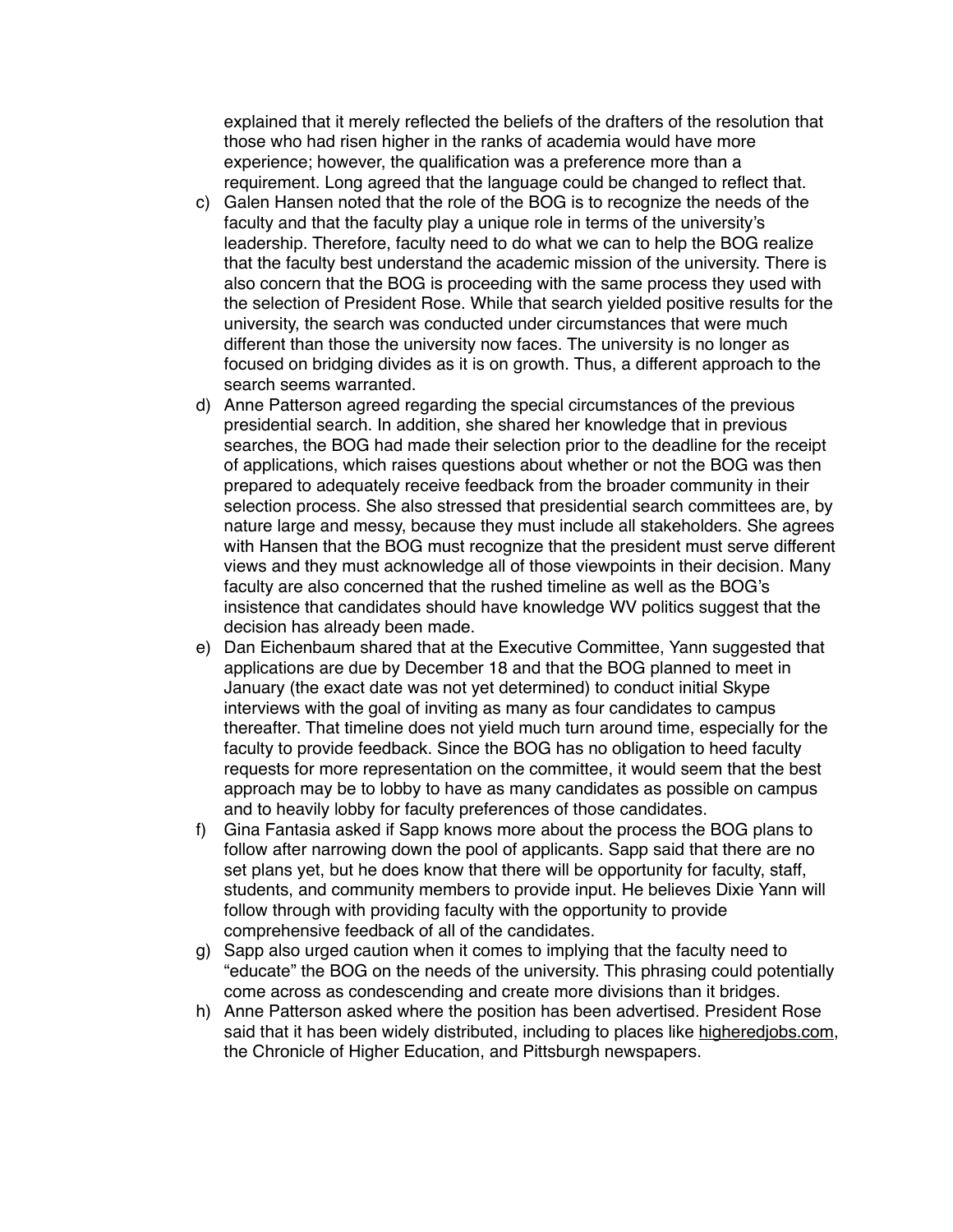- i) Galen Hansen asked if the BOG hired any sort of agency, as they once did in the past, to help with the process. Kremer explained that no, the BOG reported that they were unhappy with the results when they had utilized such a service before.
- j) Galen Hansen then stressed that the most critical time for faculty input is when the list is first being narrowed rather than after finalists have already been selected. Moreover, he expressed concern that without the help of an outside agency, the search committee has perhaps cut off the opportunity to find additional candidates if it proves that the finalists are inadequate.
- k) Anne Patterson agreed that having the stakeholders involved after they've selected the candidates is entirely different than having stakeholders involved in the selection of the candidates to begin with. Many faculty present at the meeting agreed that this was the most crucial time to have faculty involvement in the process.
- l) Sapp noted that he understands this concern and plans to do his best to help ensure that the finalists selected represent what faculty would want in a candidate. He has also endeavored to do this in the initial stages of the search, such as with the drafting of the job announcement and the requirement for an earned doctorate. He again urged the importance of the tone with which faculty present these concerns to the BOG, stressing that it may come off as an affront to those members who have been intimately involved with creating and protecting the university's mission.
- m) A number of faculty present at the meeting expressed concern that the BOG would take issue faculty trying to provide insight and pointed out that few of the BOG members have worked in higher education directly.
- n) Chris Kast pointed out that given the faculty's lack of leverage in this matter, since many of these decisions have already been made, it may be more productive to focus on what we can accomplish — which at this point seems to be pushing for as much involvement as possible once candidates are invited to campus. Pushing for more transparency in other parts of the process may produce more realistic results. Matt Hokom agreed with Kast, but suggested that the faculty still have a professional and moral obligation to make their best case to the BOG and hope that the BOG is amenable to reason and experience.
- o) Al Magro asked Kast for clarification regarding his proposed fallback position. Kast explained that his perception was that the BOG will be open to receiving thorough feedback later in the process, so perhaps it is best to focus on lobbying for the opportunity to provide that feedback as early as possible and to orchestrate a coordinated response.
- p) Magro then asked if Kast was suggesting that the Senate not present the resolution to the BOG. Kast said that he does think that resolution should be presented but that the faculty should have a more realistic fallback as outlined above. Magro disagreed and stressed that it was a reasonable request to ask for faculty input earlier in the vetting process. Presidential search committees typically have large membership with high faculty representation and it is not unreasonable, he believes, to ask the BOG to follow with tradition.
- q) John O'Connor expressed concern that an atmosphere of mistrust and suspicion was emerging and that creating more friction would be inadvisable.
- r) Sapp pointed out that the majority of the members of the BOG seem amenable to engaging in open dialogue and avoiding that type of atmosphere. Indeed — eight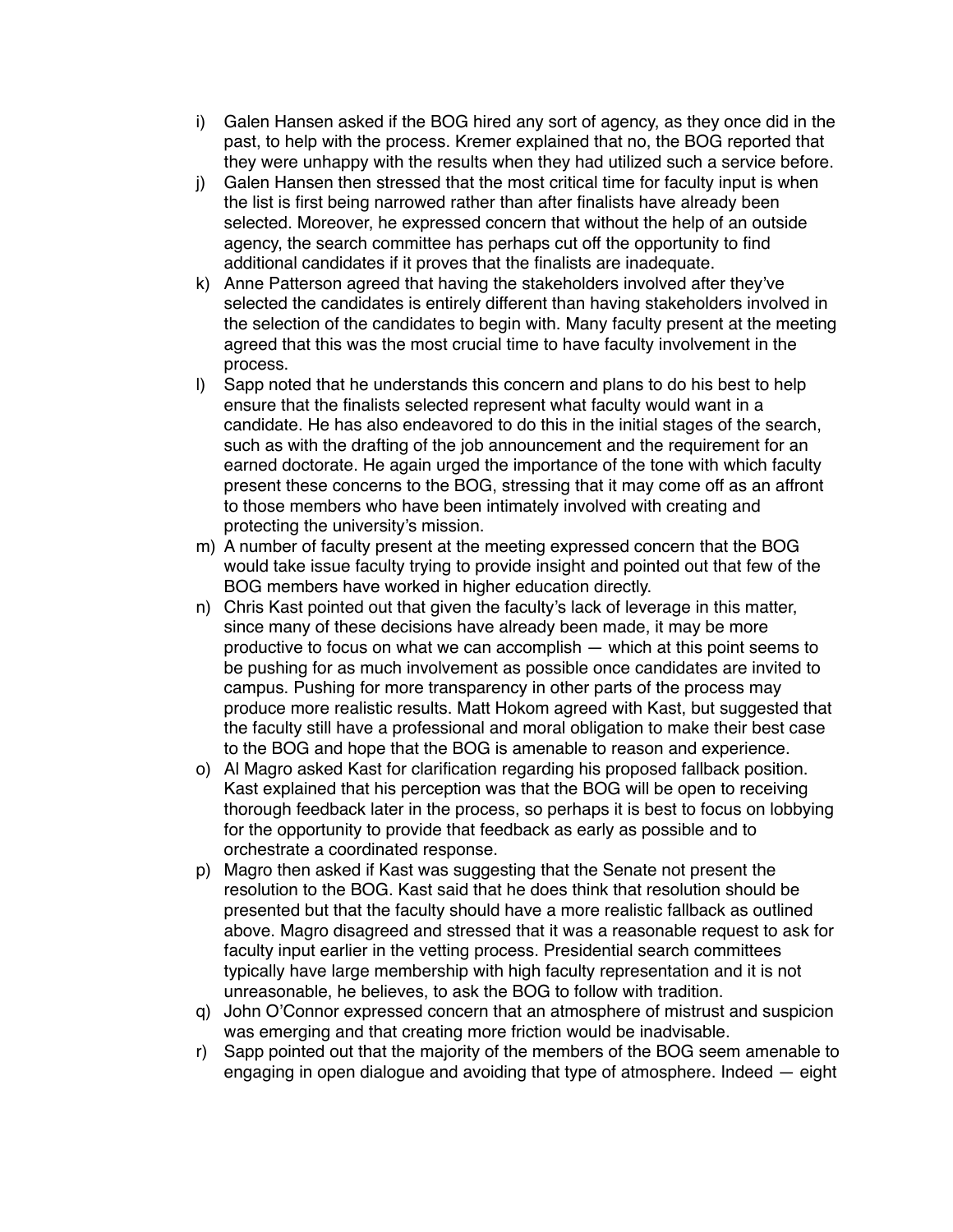members had taken care to attend the November meeting of the Faculty Senate in order to engage in such discussion.

- s) Faculty continued to discuss whether or not the BOG will be open to having different type of input from faculty, including the prospect of non-voting advisors. The prevailing perception was that the BOG is wedded to its current course of action, but that they may be response to a more concrete plan.
- t) Kast suggested that the Senate propose the formation of an ad hoc committee that could provide a support system for Budd Sapp, as our official representation on the search committee. Galen Hansen noted that actual representation would be preferable, but in the absence of that, such an ad hoc committee would be desirable.
- u) The faculty took time to review the current possibilities being proposed as well as the existing resolution brought before the Senate. Following that discussion, Donna Long moved that the resolution (with a revision to the language regarding the caveat that applicants at the rank of Dean be considered) be provided to the BOG at their upcoming Thursday meeting. The Senate believed that it would be best for the resolution to be presented to the BOG by a member of the Executive Committee. Donna Long agreed to serve in that role.
	- (1) Deb Hemler then asked how widely the accompanying petition had been circulated. Only 50% of faculty seem to have signed. Magro reported that they made a good faith effort to reach as many people as possible, but many faculty were out of their offices and temporary and non-tenured professors were not pressed to sign. Hemler noted that the BOG has no sway over tenure and promotion decisions, but Magro insisted that what people in those positions are comfortable with must be respected.
	- (2) The measure passed with Donna Long agreeing to present the resolution and petition to the BOG.
- v) Long stated that Budd Sapp deserves recognition for how hard he has already worked on our behalf. Many faculty feel hopeful that with allies like Sapp, Rachel Ball (the SGA representative), Holly Fluharty (the staff representative), and Dixie Yann, that the search committee has the best interests of the university at heart.
- w) Chris Kast moved to create an ad hoc committee that, depending on the response of the BOG to the resolution and petition, would provide our representative to the BOG with additional support in whatever capacity they are capable of, given level of transparency. It was suggested that it would be most appropriate if Sapp served as the chair of this committee. Sapp agreed to serve in that capacity and seconded the motion.
	- (1) Senate President Kremer asked for suggestion as to how to populate the committee. Faculty indicated that it would make good sense for Kremer to serve on the committee, as the President of the Faculty Senate. Faculty then discussed how to populate the committee — by appointment, election, or volunteers. Whether the members should be senators and whether each unit should have equal representation was also addressed. It was determined that Kremer should circulate an email asking for interested parties to identify themselves and to move forward from there.
	- (2) The Senate approved the motion to form the ad hoc committee.

## VI. Open Forum